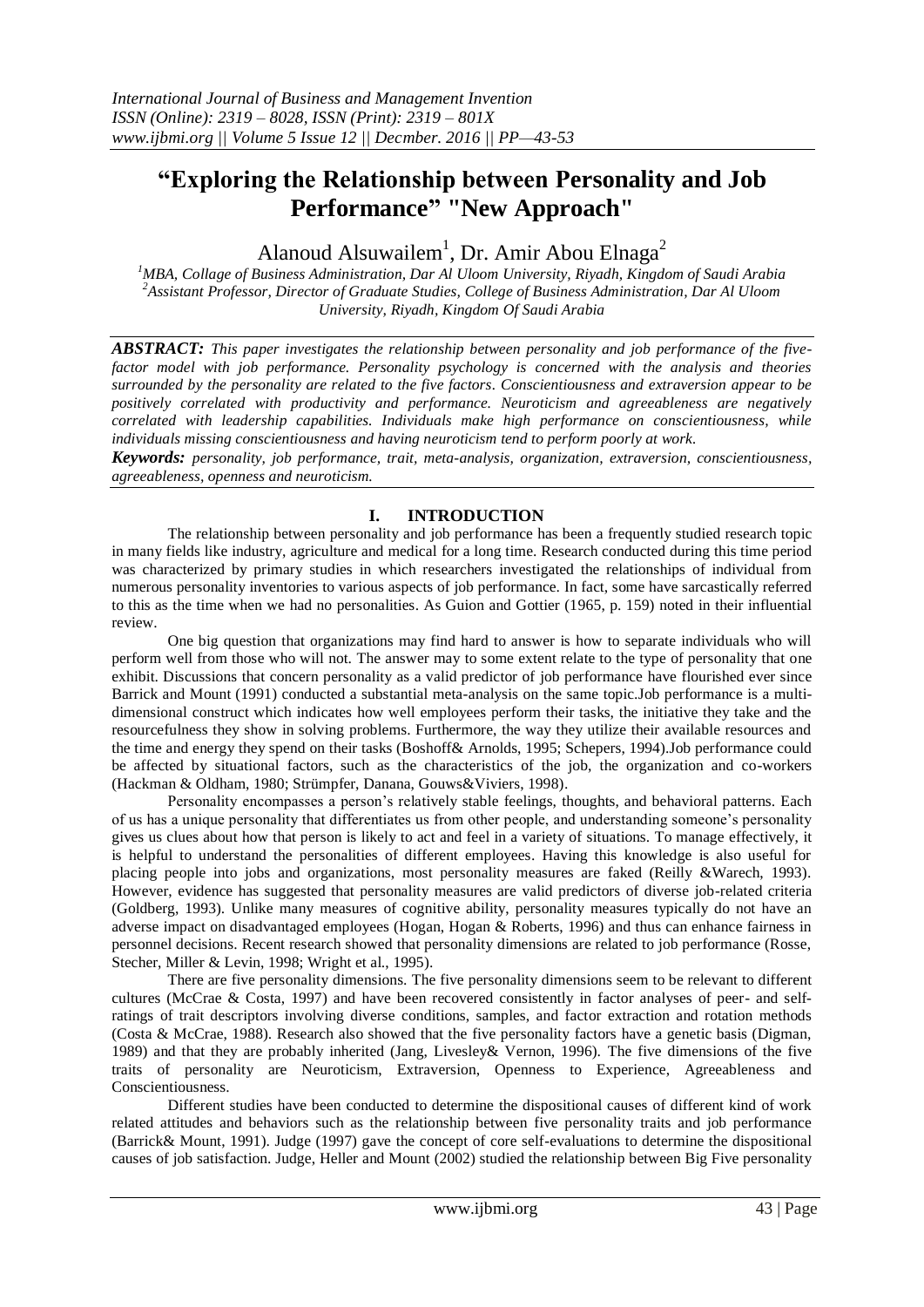traits and job satisfaction. These studies concluded that five personality traits are a useful measure to determine work related attitudes and behaviors.

The findings of Tett et al. (1991) and Mount and Barrick (1995) do provide some evidence that the link between the Big Five and job performance might be more complex than has recently been suggested, in that their degrees of validity depend on careful selection of theoretically relevant criterion dimensions. Recent work by Motowidlo and Van Scotter (1994; Van Scotter&Motowidlo, 1996) has likewise indicated that the Big Five have differing relations with theoretically linked dimensions of job performance within the task-versuscontextual distinction explicated by Borman and Motowidlo (1993, 1997). This body of work has suggested that personality predictors should have their largest impact on contextual dimensions of job performance. Van Scotter and Motowidlo (1996) showed further that Extraversion and Agreeableness were more strongly related to the interpersonal facilitation component of contextual performance than they were to task performance. Although the magnitudes of these correlations were rather small, this finding does suggest that perhaps the Big Five dimensions other than Conscientiousness take on importance for predicting certain dimensions of job performance--a finding that may have been masked in the earlier meta-analyses. Thus, we feel that the body of meta-analytic evidence relating the Big Five to job performance would benefit from an exploration of their differential relations with task performance and the dimensions of contextual performance.

### **Research Problem**

Researcher has found through the study there is a critical for organizations to understand the relationship between personality and the job performance

Extensive research has been done on the ability of various hiring methods and measures to actually predict job performance.

Based on that the researcher tries to identify and investigate the relationship between personality and job performance and the problems with personality testing run far deeper than this.

The main problem of this research is to investigate the real impact of personality on employee job performance. As well as other problems that are facing organizations with different concept of the "Big Five" personality traits is taken from psychology and includes five broad domains that describe personality.

### **Research objectives**

By reviewing studies, reports, periodicals and books related to the topic of study, The purpose of this research is to describe the main objectives of this research as follow:

- 1. Identify the meaning of personality and its types?
- 2. Identify personality test including full personality test report and personal recommendations
- 3. Identify the job performance related activities expected of an employee.
- 4. Find the relationship between personality and job performance.
- 5. Discuss the big five personality theory.

## **II. RESEARCH METHODOLOGY**

This study is descriptive based on the data collection and analysis of results from studies, reports, periodicals and books related to the topic of study in order toinvestigate the relationship between personality and job performance.

#### **Research Questions**

Based on research problems, the followingquestions have been formulated.

- 1) What is the meaning of personality?
- 2) What are types of personality?
- 3) What is the relationship between personality and job performance?
- 4) What Are the Big Five Personality Traits?
- 5) How can mangers evaluate job performance?

#### **Research limitation**

This research has driven theoretically to investigate the relationships between personality and job performance, based on the collection and analysis of studies, reports, periodicals and books in order to identify how the personality with different five personality and job performance. However, the researcher is looking for conducting analytical study to evaluate personality and job performance.

Overall, the findings suggest the existence of an albeit not strong or extensive relationship between the big five of personality and work involvement. The limitations of the study and its implications for practice are discussed.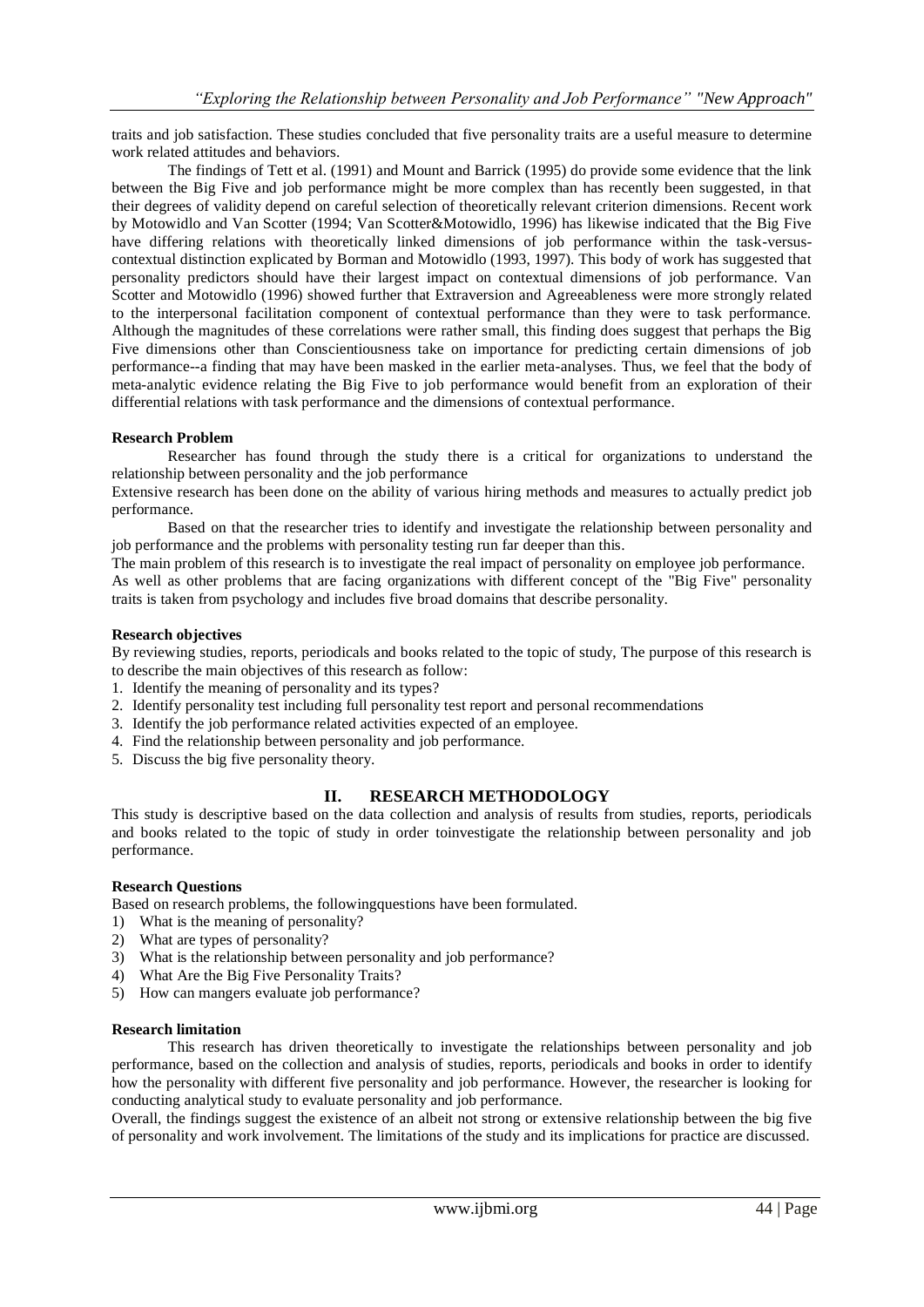# **Previous Studies**

Researcher will list some advanced studies related to the topic of study.

# **1 – Siadat Sayyed Ali ( june 2011): "Relationship between Personality Traits and Performance"**

Behzad,  $Y(2004)$  found that there is a meaningful relationship between the performance of those who majored in pedagogical management and those of other majors; but there is not a relationship. Khakpour (2004) examined "relationship between junior high schools principals" personality characteristics and their performance". The results showed that there is a meaningful relationship between principals" personality characteristics, extroversion and their emotional stability and their performance and last two mentioned characteristics can help to predict the performance. Nazem (2005) also conducted a research on "a prediction of effective management through an organization's atmosphere and principals' personality characteristics." He found that the relationship exists between personality characteristics and effective management. In an M.A. thesis on "the relationship between personality characteristics and job satisfaction", Nazarpour-e Samsami (2006) found no meaningful relationship between demographic cases and personality characteristics according to the degrees, age groups and sex in junior high and high schools. Moreover, men are more neurotic than women. Halden (1995) did a research on 144 principals and 140 employees of an organization. The results of which showed that personality characteristics such as compatibility and extroversion are among organizations' effectiveness predicting factors. Collins (2000) in an article considers modesty, humility and shyness as successful leaders' personality characteristics based on Freuds' teaching, mccaby (2000) stated that all successful leaders loved their jobs. They predict future plans using strong power, views and their honorable personalities. They have all strength to achieve their objectives. Kraus,E (2002) carried out a research on personality and performance. At last he found a meaningful relationship between principals personality characteristics and their general performance in having relationship with teachers, creativity and control, but there is no meaning in supervising, guiding, and personality factors. By the way, variables related to teachers like the school they are teaching at, and background have no effects on their performance. Findings of a research by Moran and Garies (2004) on "principals" realization of effectiveness in the U.S." showed that good schools have good principals without whom the school can"t develop. In addition, doing a research in Australia on "the management of a successful manger", Gurr and Mulford (2005) found that considerable numbers of characteristics can be used to interpret the complexity of principals works the result of which is students" progress.

# **2 – S Rothmann And E P Coetzer (2003): "The Big Five Personality Dimensions And Job Performance"**

The relationship between personality and job performance has been a frequently studied topic in industrial psychology in the past century (Barrick, Mount & Judge, 2001). Job performance is a multidimensional construct which indicates how well employees perform their tasks, the initiative they take and the resourcefulness they show in solving problems. Furthermore, it indicates the extent to which they complete tasks, the way they utilise their available resources and the time and energy they spend on their tasks (Boshoff& Arnolds, 1995; Schepers, 1994). Job performance could be affected by situational factors, such as the characteristics of the job, the organisation and co-workers (Hackman & Oldham, 1980; Strümpfer, Danana, Gouws&Viviers, 1998), and by dispositional factors. Dispositional variables can be described as personality characteristics, needs, attitudes, preferences and motives that result in a tendency to react to situations in a predetermined (predisposed) manner (House, Shane &Herrold, 1996). Job performance is influenced by aptitude, need for achievement, self-regard, locus of control, affective temperament and the interaction between these constructs (Boshoff& Arnolds, 1995, Wright, Kacmar, McMahan &DeLeeuw, 1995). Traditionally industrial psychologists have questioned the usefulness of personality measures in predicting job-related criteria (such as job performance), because of pessimistic conclusions of early reviews of the topic (e.g. Guion&Gottier, 1965) and concerns that most personality measures are faked (Reilly &Warech, 1993). However, evidence has suggested that personality measures are valid predictors of diverse job-related criteria (Goldberg, 1993). Unlike many measures of cognitive ability, personality measures typically do not have an adverse impact on disadvantaged employees (Hogan, Hogan & Roberts, 1996) and thus can enhance fairness in personnel decisions. Recent research showed that personality dimensions are related to job performance (Rosse, Stecher, Miller & Levin, 1998; Wright et al., 1995).

### **3 – Sean P. Neubert&Hurtz& Donovan, (2000): " The Five-Factor Model of Personality in the performance in Workplace"**

Job performance and personality (as measured in the five-factor model) are related. It appears that the relation between job performance and the five factors is more a consequence of the social aspects of the workplace than of ability. Research indicates that cognitive ability is more strongly correlated with task performance than any of the five factors are correlated with task performance. The five factors are strongly correlated with cooperating with others and enjoying the overall workplace experience, which are key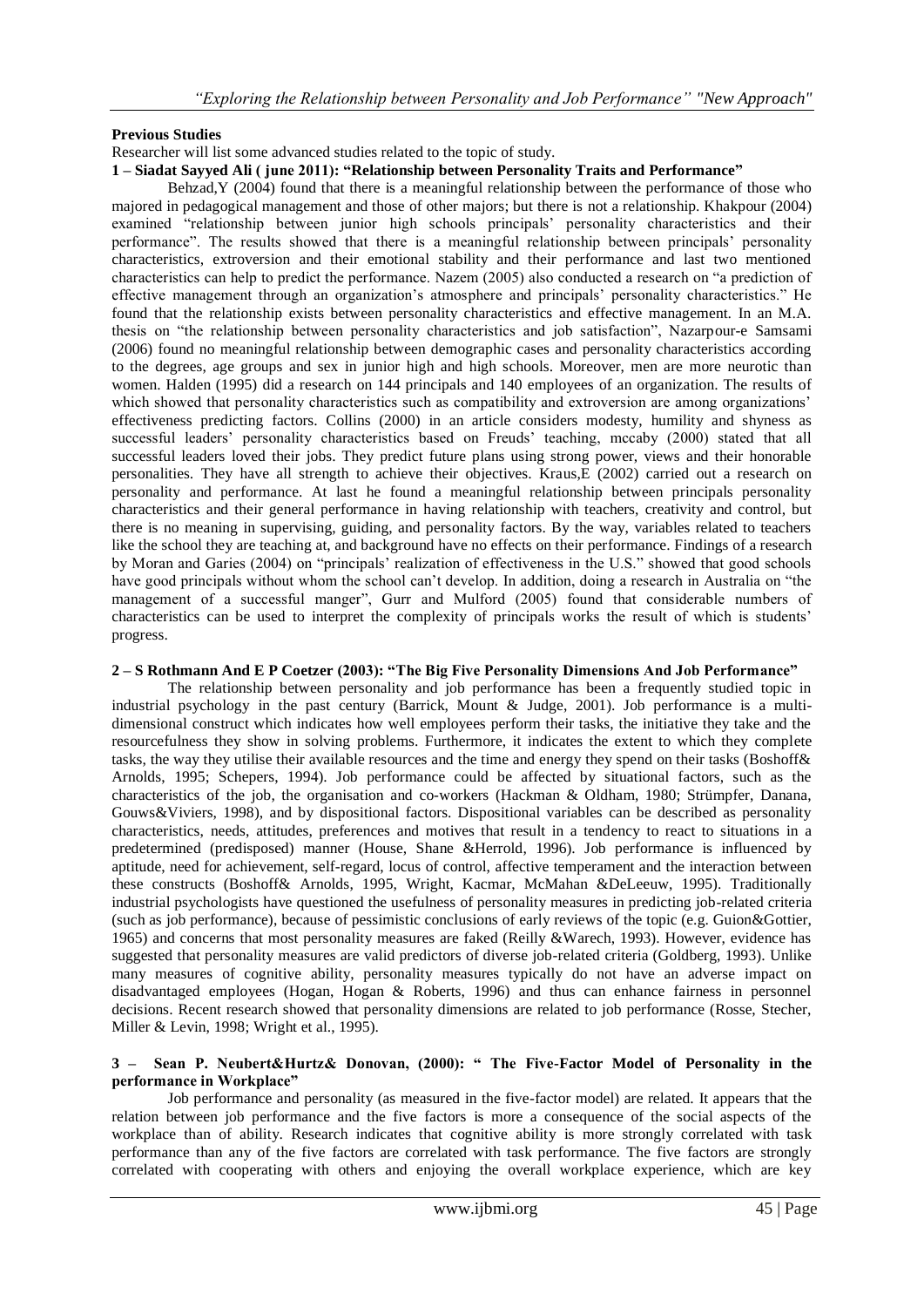components of long-term job success. Being absent from work or working as a team are correlates of personality that directly affect whether one will succeed in the workplace, and they are strongly correlated with the Big Five and not with cognitive ability.

It is worth noting that the majority of research has been on sales or other occupations in which interacting with people is required. Is it possible that these studies are skewed? Perhaps researching individuals in jobs that require very little human interaction (such as authors of fiction, like Steven King) would yield different results.

Conscientiousness and extraversion are the two aspects of the five-factor model that are always correlated with positive job performance, although conscientiousness is more positively correlated (extraversion is negatively correlated with job performance in that it appears to inspire more absence, but only when combined with low levels of conscientiousness). Agreeableness is negatively correlated with job performance within a leadership role. Openness to experience, in general, is unrelated. Neuroticism is negatively correlated with job performance.

Cognitive ability may allow an employee to complete a specific task, but the ability to work with others and to stay motivated are aspects of personality. The five-factor model is a valid predictor of workplace performance. Personality is an indispensable consideration for employers looking for quality employees.

#### **Big five personality theory**

In the past, researchers have debated on exactly how many personality traits truly exist. Today, the majority of personality researchers support the Five Factor theory of personality, which describes five broad personality dimensions that compose human personality - These are:

- Extraversion
- Agreeableness
- Conscientiousness
- Neuroticism
- **Openness**



Source: psychometric-success.com

#### **1 – Extraversion**

Extraversion is characterized by breadth of activities (as opposed to depth), from external activity/situations, and energy creation from external means.[Laney, Marti Olsen (2002] The trait is marked by pronounced engagement with the external world. Extraverts enjoy interacting with people, and are often perceived as full of energy. They tend to be enthusiastic, action-oriented individuals. They possess high group visibility, like to talk, and assert themselves.[Canadian Research & Development Center of Sciences and Cultures. Retrieved 14 November 2012.]

Introverts have lower social engagement and energy levels than extraverts. They tend to seem quiet, low-key, deliberate, and less involved in the social world. Their lack of social involvement should not be interpreted as shyness or depression; instead they are more independent of their social world than extraverts. Introverts need less stimulation than extraverts and more time alone. This does not mean that they are unfriendly or antisocial; rather, they are reserved in social situations.[Rothmann, S; Coetzer, E. P. (24 October 2003]. Sample items

- I am the life of the party.
- I don't mind being the center of attention.
- I feel comfortable around people.
- I start conversations.
- I talk to a lot of different people at parties.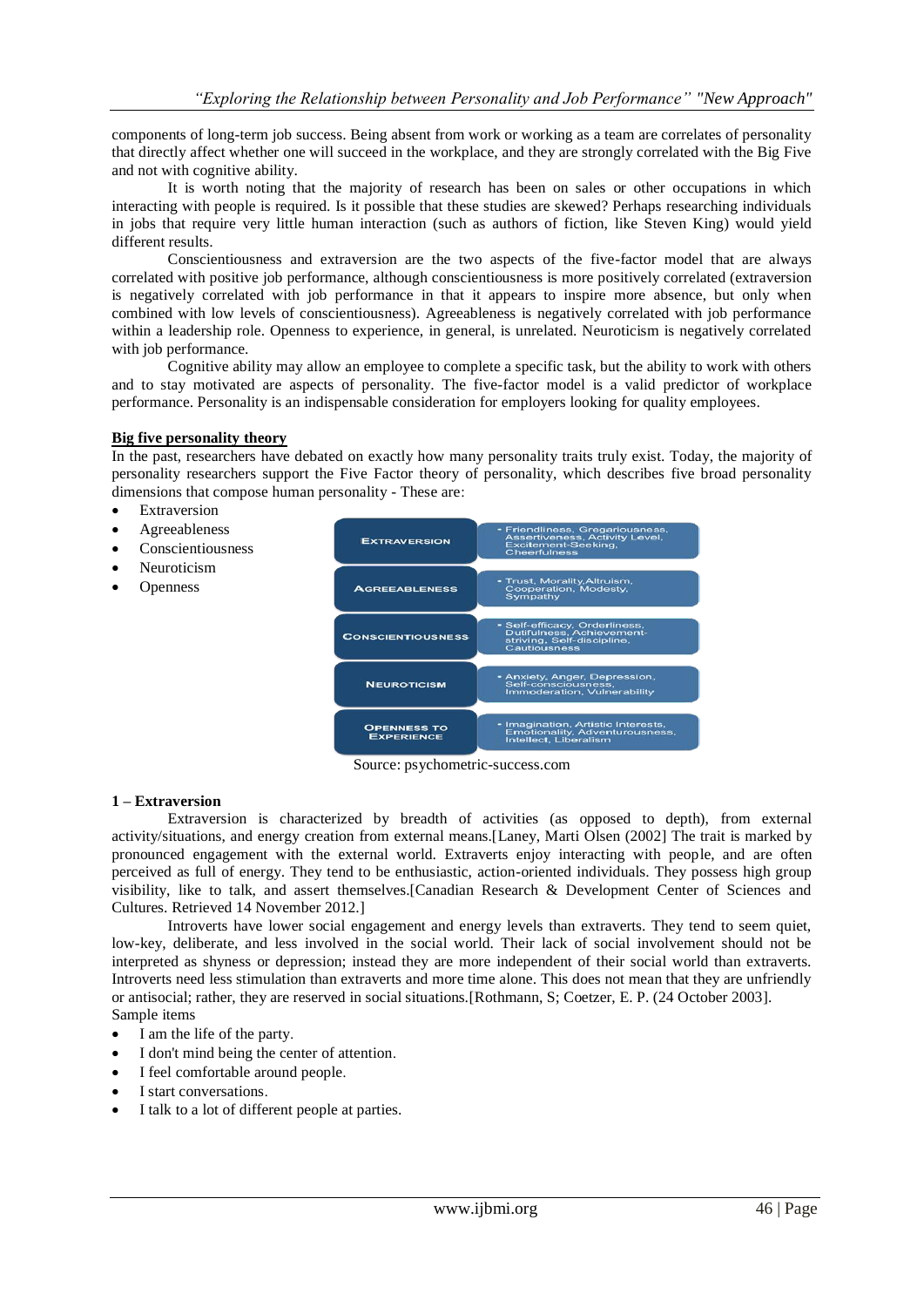### **2 – Agreeableness**

The agreeableness trait reflects individual differences in general concern for social harmony. Agreeable individuals value getting along with others. They are generally considerate, kind, generous, trusting and trustworthy, helpful, and willing to compromise their interests with others.[Rothmann, S; Coetzer, E. P. (24 October 2003] Agreeable people also have an optimistic view of human nature.

Disagreeable individuals place self-interest above getting along with others. They are generally unconcerned with others' well-being, and are less likely to extend themselves for other people. Sometimes their skepticism about others' motives causes them to be suspicious, unfriendly, and uncooperative.[Bartneck, C.Van der Hoek 2013.]

Because agreeableness is a social trait, research has shown that one's agreeableness positively correlates with the quality of relationships with one's team members. Agreeableness also positively predicts transformational leadership skills. In a study conducted among participants in leadership positions in a variety of professions, individuals were asked to take a personality test and have two evaluations completed by directly supervised subordinates. Leaders with high levels of agreeableness were more likely to be considered transformational rather than transactional.

- Sample items
- 1. I am interested in people.
- 2. I sympathize with others' feelings.
- 3. I have a soft heart.
- 4. I take time out for others.
- 5. I feel others' emotions.
- 6. I make people feel at ease.

#### **3 – Conscientiousness**

Conscientiousness is a tendency to show self-discipline, act dutifully, and aim for achievement against measures or outside expectations. It is related to the way in which people control, regulate, and direct their impulses. High scores on conscientiousness indicate a preference for planned rather than spontaneous behavior.[Costa, P. T., (1992)] The average level of conscientiousness rises among young adults and then declines among older adults.[Research Reports on Science]

- Sample items
- 1. I am always prepared.
- 2. I pay attention to details.
- 3. I get chores done right away.
- 4. I like order.
- 5. I follow a schedule.
- 6. I am exacting in my work.

#### **4 – Neuroticism**

Neuroticism is the tendency to experience negative emotions, such as anger, anxiety, or depression.[Jeronimus, B.F.; Riese, H.; Sanderman, R.; Ormel, J. (2014)] It is sometimes called emotional instability, or is reversed and referred to as emotional stability. Neuroticism is interlinked with low tolerance for stress or aversive stimuli.[Norris, C. J.; (2007).] Those who score high in neuroticism are emotionally reactive and vulnerable to stress. They are more likely to interpret ordinary situations as threatening, and minor frustrations as hopelessly difficult. Their negative emotional reactions tend to persist for unusually long periods of time, which means they are often in a bad mood. For instance, neuroticism is connected to a pessimistic approach toward work, confidence that work impedes personal relationships, and apparent anxiety linked with work.[Fiske, S. T.; Gilbert, D. T.; Lindzey, G. (2009] Furthermore, those who score high on neuroticism may display more skin-conductance reactivity than those who score low on neuroticism. [Norris, C. J.; (2007).] Sample items

- 1. I get irritated easily.
- 2. I get stressed out easily.
- 3. I get upset easily.
- 4. I have frequent mood swings.

## **5 – Openness**

Openness is a general appreciation for art, emotion, adventure, unusual ideas, imagination, curiosity, and variety of experience. People who are open to experience are intellectually curious, open to emotion, sensitive to beauty and willing to try new things. They tend to be, when compared to closed people, more creative and more aware of their feelings. They are also more likely to hold unconventional beliefs.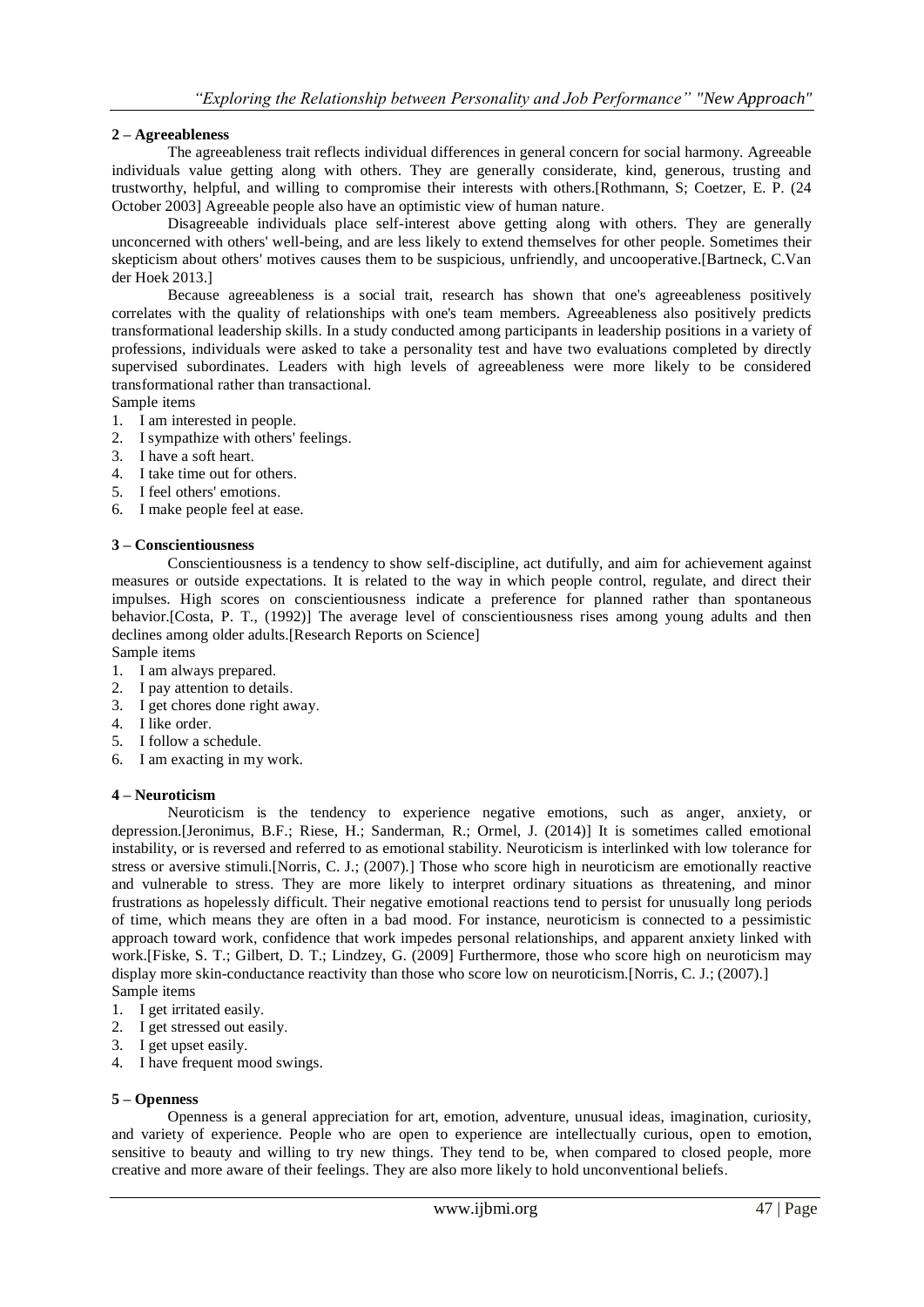A particular individual, however, may have a high overall openness score and be interested in learning and exploring new cultures but have no great interest in art or poetry.

They called this "Openness to Absorbing and Self-Altering Experience," or Absorption. Independently, [Costa and McCrae (1988)] proposed a similar dimension of Openness to Experience.

Sample items

- 1. I have excellent ideas.
- 2. I am quick to understand things.
- 3. I use difficult words.
- 4. I am full of ideas.

### **Personality**

## **III. LITERATURE REVIEW**

Personality is so widely studied concept by the psychologists that "personality psychology" is taken as a separate discipline of psychology. Personality psychology is concerned with the analysis of human nature and theories surrounded by the personality must cater the five root ideas that are motivation, unconscious, self, development and maturity (Hogan, 1998).

Suppose there are two persons of the same age but have different interests, activities, feelings and thinking, it means there is something different inside them and that "something inside" is said to be personality (Kasschau, 2000). Earliest psychologists have defined the personality as development of the individuals" whole psychological system (Warren and Carmichael, 1930). Allport presented the same concept of personality in his definition: "The dynamic organization with in the individual of those psychophysical systems that determine his unique adjustments to his environment" (Allport, 1937; Robbins et al., 2009).

### **Personality traits**

"Personality" derived from the Latin term "Persona" which means (1) a mask worn by theater actors to represent their role and personality in the play; (2) the authentic self, which includes one"s intrinsic motivations, emotions, habits, and ideas (Chan, 1996). Allport (1974) described personality as "a dynamic organization within the individual of those psychological systems that determine his unique adjustments to his environment". Robbins (2001) viewed personality as "the sum total of ways in which an individual reacts and interacts with others". Simply put, personality can be defined as a compound of human characteristics and variables. For instance, an employee considered to be "ambitious and smart" by his superior has a personality formed by the compound of these two characteristics. Besides, behavioral scientists tend to agree that personality remains constant throughout one"s life. Hence, it can be said that personality comprises of human characteristics that do not quickly vary and can be used to predict one"s short-term behavioral models.

#### **Personality Types**

There are 16 personalities' types; I will mention some of them as follow: [NERIS Analytics Limited 2011-2016]

## **1 - Analysts**

- i **The Architect**: It's lonely at the top, and being one of the rarest and most strategically capable personality types all too well.
- ii **The Logician**: is fairly rare, making up only three percent of the population, which is definitely a good thing for them, as there's nothing they'd be unhappy about than being "common".
- iii **The Commander**: are natural-born leaders. People with this personality type embody the gifts of charisma and confidence.
- iv **The Debater**: is the ultimate devil's advocate, thriving on the process of shredding arguments and beliefs and letting the ribbons drift in the wind for all to see.

**2 - Diplomats**

- i **The Advocate**: find it easy to make connections with others, and have a talent for warm, sensitive language, speaking in human terms, rather than with pure logic and fact.
- ii **The Mediator**: always looking for the hint of good in even the worst of people and events, searching for ways to make things better.
- iii **The Protagonist**: they are oftentimes our politicians, our coaches and our teachers, reaching out and inspiring others to achieve and to do good in the world.
- iv **The Campaigner**: They are often the life of the party, but unlike Explorers, they are less interested in the sheer excitement.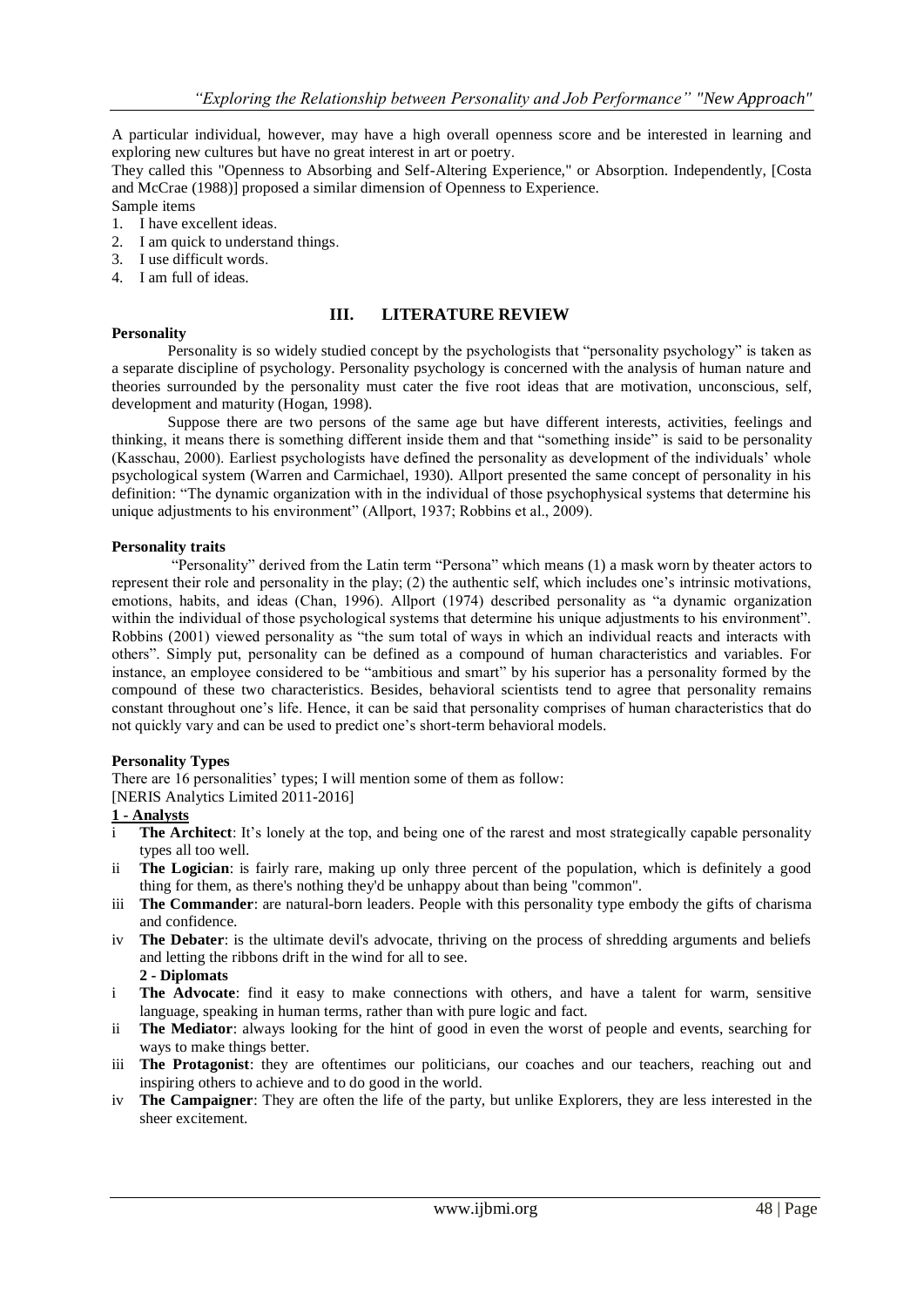# **Job Performance**

On a very general level job performance can be defined as "all the behaviors employees engage in while at work" (Jex 2002 p. 88). However, this is a rather vague description. A fair amount of the employees" behavior displayed at work is not necessarily related to job-specific aspects. More commonly, job performance refers to how well someone performs at his or her work. Definitions range from general to specific aspects and from quantitative to qualitative dimensions. Initially, researchers were optimistic about the possibility to define and measure job performance. However, soon enough they started to realize that determining the dimensions of a job and its performance requirements was not a straightforward process. Nowadays it is generally agreed that job performance consists of complicated series of interacting variables pertaining to aspects of the job, the employee and the environment (Milkovich et al 1991 pp. 48-49).

The work related activities expected of an employee and how well those activities were executed. Many business personnel directors assess the job performance of each employee on an annual or quarterly basis in order to help them identify suggested areas for improvement.[businessdictionary, 2016: WebFinanceInc]

Job performance relates to the act of doing a job. Job performance is a means to reach a goal or set of goals within a job, role, or organization (Campbell, 1990), but not the actual consequences of the acts performed within a job. Campbell (1990) affirms that job performance is not a single action but rather a "complex" activity". Performance in a job is strictly a behavior and a separate entity from the outcomes of a particular job which relate to success and productivity.

## **Measurement of performance**

Given the centrality of job performance in organizations, it becomes clear that the measurement of individual performance should capture job performance as reliable and valid as possible.

A variety of measures of job performance has been used over the past decades (Campbell C.H., 1990). For example, rating scales, tests of job knowledge, hands-on job samples, and archival records have been used to assess job performance (Campbell C.H., 1990). From these measurement options, performance ratings (e.g. peer ratings and supervisor ratings) are the most frequent way of measuring job performance. Often, 'objective' criteria such as sales figures and production records are requested. However, even these criteria involve subjective judgments of which specific type of criteria pictures performance (Campbell, 1990) and are, like other performance measures, not perfect.

# **IV. OBJECTIVE VS. SUBJECTIVE PERFORMANCE EVALUATIONS**

Management experts have debated for decades the most useful way to assess employee performance. In today's businesses, employers tend to rely on a mix of subjective and objective measures as part of a larger performance measurement process. [Jason Gillikin, studio, fast life 2016]

## **Objective Metrics**

An objective measurement typically defies interpretation: Either an employee was late five times or she wasn't, or he met his widgets-per-hour target or he didn't. For that reason, some employers use purely objective measures for employees who have repetitive or entry-level jobs--performance is a function of doing (or not doing) some specific action, or in meeting per-product or per-service productivity totals.

# **Subjective Metrics**

Some jobs cannot be easily measured. Data analysts, attorneys and dolphin trainers each perform a job that is difficult to distill into a few discrete metrics. Therefore, employers will determine categories of measurement- for example, customer service or teamwork or professionalism. Supervisors typically offer a numeric score that represents the employee's perceived performance in that category, but the question of whether a specific rating is "correct" is primarily a matter of interpretation.

## **Job performance dimensions**

A "Performance Dimension"; is anything an employee must demonstrate in order to be effective in a particular organization job or level of position. Typically, a Performance Dimensions model includes a number of competencies, along with specific behaviors that fall within each competency. [Blink, 2015]

There are 10 critical dimensions of almost every job and provide a great framework to guide and develop people in their roles.

1. **Quantity of work:** the quantity or amount of work produced or the sheer volume of work completed by employees – recognizes hard-working employees

2. **Timeliness of work**: timely delivery of work in terms of schedules, meeting deadlines, etc. – recognizes employees who produce work on-time and meet deadlines

3. **Quality of work**: the quality of work produced in terms of standards, errors, waste and rework – recognizes employees who produce quality work, work which meets standards and work with few errors or mistakes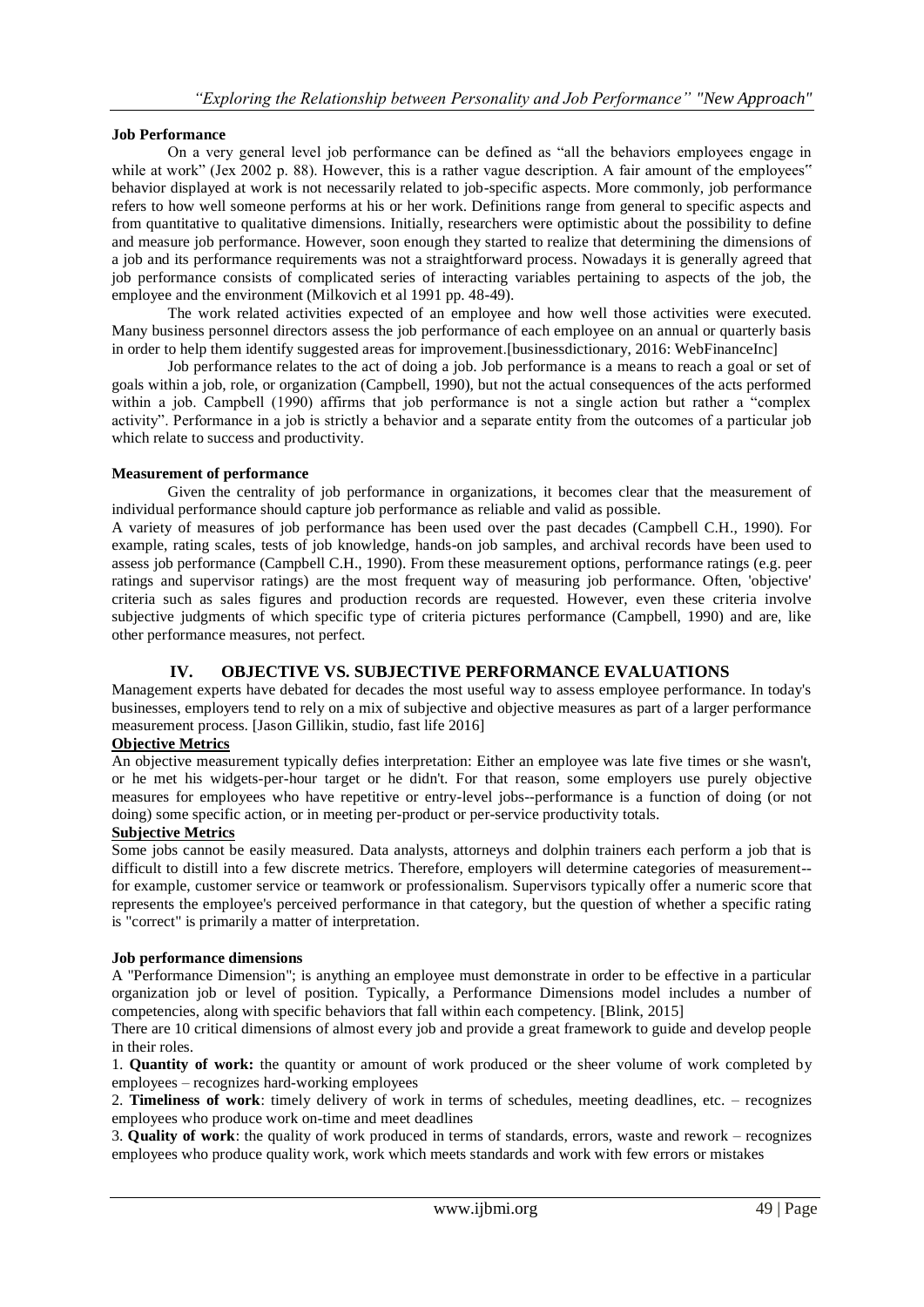4. **Use of Resources/Efficiency**: produces work in an efficient way in terms of using time, money, materials and other people"s time well – recognizes employees who come in on budget with efficient use of time, materials and people

5. **Customer (External & Internal) Impact/Value Add**: work produced meets the expectations of customers (external or internal) – recognizes employees who do work that meets/exceeds internal or external customer standards and expectations

6. **Self-Reliance**: recognizes employees who produce work without the need for extensive supervision – requires a reasonable level of support

7. **Department Contribution**: the employee is helpful to others in the department in getting work done and sets a tone of co-operation

8. **Productive Work Habits**: the employee has an overall work style which is effective and productive in terms of time management, setting priorities and following-up on commitments

9. **Adding Skills & Capabilities**: the employee is continuously adding new capabilities in terms of skills, knowledge, and attitude to get work done in new/better ways and building for the future

10. **Alignment & Compliance**: the employee behaves in a way that is aligned with the values, culture and mission of the organization as well as common organizational practices and procedures.

This is a very useful way to consider performance and incorporating the 10 dimensions really adds value to the performance management process. [Collier Broderick Management Consultants]

The organization must determine for each job the skills and behaviors that are necessary to achieve effective performance. The organization should identify dimensions, which are broad aspects of performance. For instance, "quality of work" is a dimension required in many jobs. To determine which dimensions are important to job performance, the organization should rely on an accurate and up-to-date job analysis. Job descriptions written from job analyses should offer a detailed and valid picture of which job behaviors are necessary for successful performance.

### **The relationship between personality and job performance**

A wide diversity of individual difference and personality variables have been showing to have an influence on an even broader range of aspects of human functioning (for example, Extraversion is related to job success and satisfaction) positive affect forecasts the quality of people's social interactions and locus of control is related to psychological health in people with disease. Also, many of these characteristics of functional individuals have been shown to relate to one another.

Many psychologists have questioned the helpfulness of personality measures in predicting job-related and job performance, the conclusions of early reviews that most personality measures are not reflect the personality truth. Although, evidence has recommended that personality measures are valid predictors of diverse job-related. Unlike many measures of reasoning ability, personality measures normally do not have an adverse impact on disadvantaged employees and thus can enhance fairness in personnel decisions. Newest research showed that personality dimensions are related to job performance.

Job performance has much dimensional which indicates how well employees perform their jobs, Job performance could be affected by many factors, like the characteristics employee who perform a job, the job itself, the organization and co-workers. Dispositional Variables is individual responses to situations that result from one's own past experiences and influence on personality characteristics, needs, wanted, attitudes, preferences and motives that result in a propensity to react to situations in a predetermined method. Job performance is influenced by ability, need for success, self-regard, affective temperament and the interaction between these concepts.

Most meta-analyses suggested that two of FFM (The Big Five personality traits or the five factor model) high level of conscientiousness and low level of neuroticism are positively correlated with job performance in nearly all jobs. Most meta-analyses suggested that conscientiousness is more strongly related to job performance than is low level of neuroticism(emotional stability). Thus, employees with high scores on conscientiousness should become higher performance at work. But, being anxious, aggressive, personally insecure and depressed they have low emotional stability is improbable to get high performance in any job. Thus, they expect that conscientiousness and emotional stability will be positively related to overall performance across jobs. These two personality dimensions are also expected to be related to some specific dimensions of performance.

Neuroticism (emotional instability) is a dimension of personality referring to the propensity to experience negative influence such as fear, sadness, shame, anger and fault. High scorers may be at risk of some kinds of psychiatric problems. A high Neuroticism score shows that a person is inclined to having strange ideas, less able to control impulses, and coping poorly with stress. A low Neuroticism score is lead to emotional stability as have mentioned above. These people are usually cool, steady, calm and able to face stress without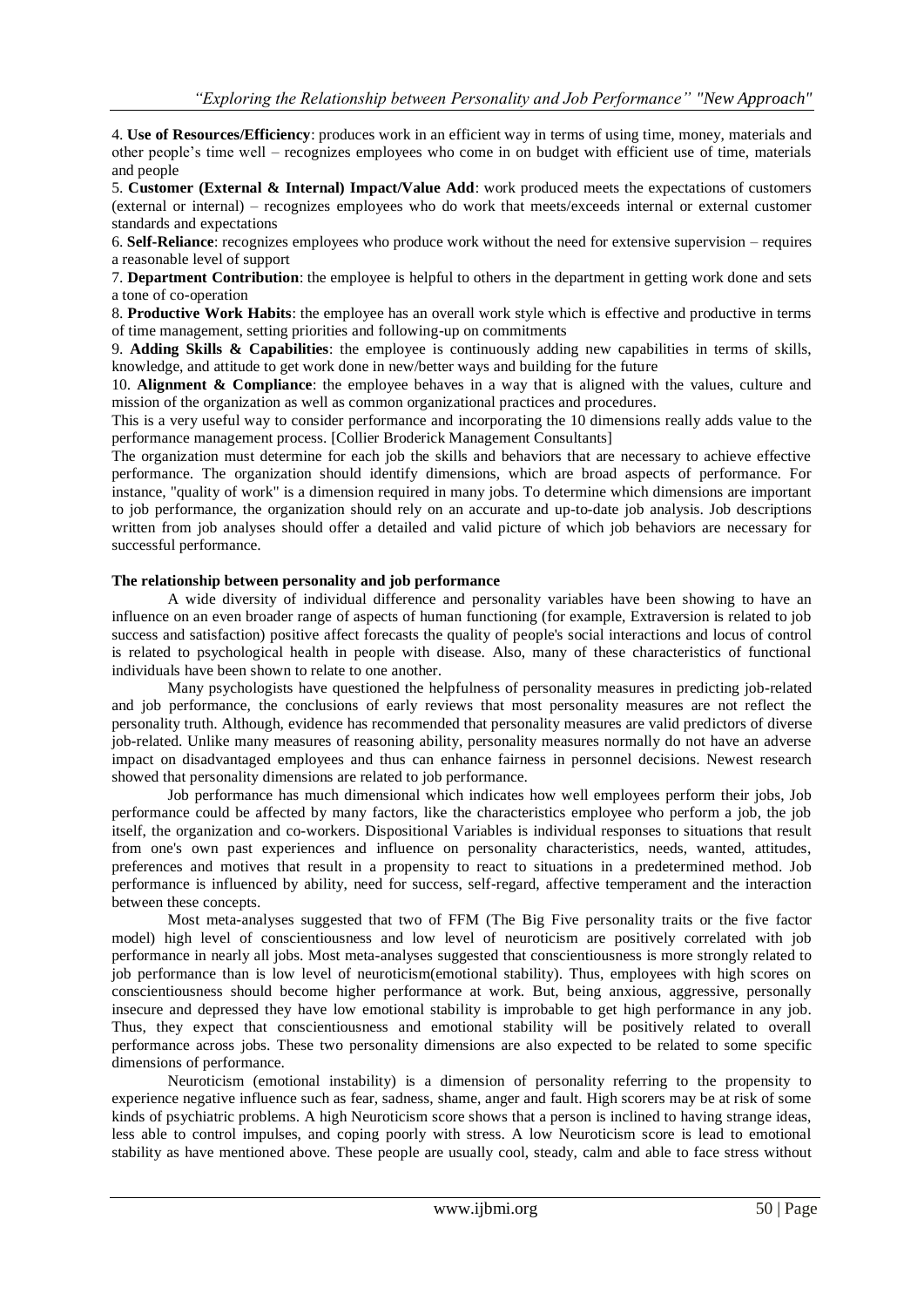becoming sad. The Neuroticism is a predictor of performance in various occupations and in certain circumstances.

Hence, conscientiousness and low level of neuroticism (emotional stability) are expected to affect on success in teamwork. In jobs concerning considerable relational interaction being more dependable persistent and hardworking (high in conscientiousness), secure and hostile (high in emotional stability), should result in effective interactions with customers or coworkers.

The other three FFM dimensions are expected to be usable predictors of performance. In jobs such as management and sales is likely to add to success on the job. Also, if working through teamwork includes an important component of the work, higher scores on extraversion will lead to more effective teamwork. Finally, some meta-analytic evidence shows that higher scores on extraversion are related with greater leading proficiency and higher performance.

Openness to Experience includes dynamic imagination, sensitivity, and attention to internal feelings, a preference for variety, logical interest and independence of judgment .People scoring high on Openness tend to be unconventional. Open individuals are interested about both inner and outer worlds. They are willing to entertain novel ideas and unconventional values, and they experience both positive and negative emotions more than do closed individuals.

Openness to Experience is related to success in consulting and adapting to change, the successful employees (compared with unsuccessful employees) got lower scores on Openness. Openness to Experience is not a valid predictor of job performance. A possible explanation for the clashing results regarding the relationship between Openness to Experience and job performance is that different jobs have different requirements.

Agreeableness is the tendency to be compassionate and cooperative towards others rather than suspicious and antagonistic. The disagreeable person is selfish, cynical of others" meanings, and competitive rather than co-operative. Agreeableness is a significant predictor of job performance. Agreeableness has relationship with training success and low level of abnormal behavior at work. The cooperative nature of agreeable individuals leads to success in businesses where teamwork and customer service are related.

For normal person it is Intuitive fact that personality factors play an important part in job performance. However, there are grounds for optimism concerning the use of standard personality tests to predict performance of employees. The manager ratings of specific performance criteria and overall job efficiency were related positively to Conscientiousness, low level of neuroticism and Extraversion. The personality variables, especially those reflecting Neuroticism, assume variance in job performance. Substandard workers are more neurotic than successful workers. In a sample of service employees, the more similar in Agreeableness employees were to their teamwork, the more positive managers ratings of performance were. The five-factor personality dimensions in relation to performance for three criteria (i.e., manager's rating, training ratings and personnel data).

Workers are sometimes tested on the Big Five personality traits in cooperative situations to determine strong personality traits they can give to the group dynamic. Personality tests can also be part of the behavioral process, when a company is hiring to determine an individual's ability to act on certain personality characteristics.

It is important to a company to understand its operations and processes. Understanding what personality components drive the behavior of employees is a useful data point for management that can be used to determine what type of assignments should be set, what team dynamics may rise, and how to best conflict or admiration when applicable.

# **V. CONCLUSION**

Based on the relationship between personality traits and job performance, the managers should look for the methods by which the individuals are hired according to their personality traits and skills. Thus, the productivity and efficiency in performing the job will significantly improve by considering the psychological and personality characteristics of the individuals. Based on the analysis of the direct and indirect impacts, it is generally concluded that the conscientiousness has the highest influence on the job performance and also positive related to performance in training. This is then concluded that the conscientiousness of the individuals should be initially considered in employing individuals.

Conscientiousness and extraversion are the two parts of the five-factor model that are always related with positive job performance, although conscientiousness is more positively correlated while extraversion is negatively related with job performance in that it looks in more absence, but only when joint with low levels of conscientiousness. Agreeableness is negatively related with job performance within a leadership role. Openness to experience, in general, is unrelated. Neuroticism is negatively correlated with job performance.

Affective commitment is positively related to overall job performance (Meyer et al., 1989). Meyer et al. (2002) conducted a Meta-analysis of antecedents, correlates and consequences of Affective, continuance and normative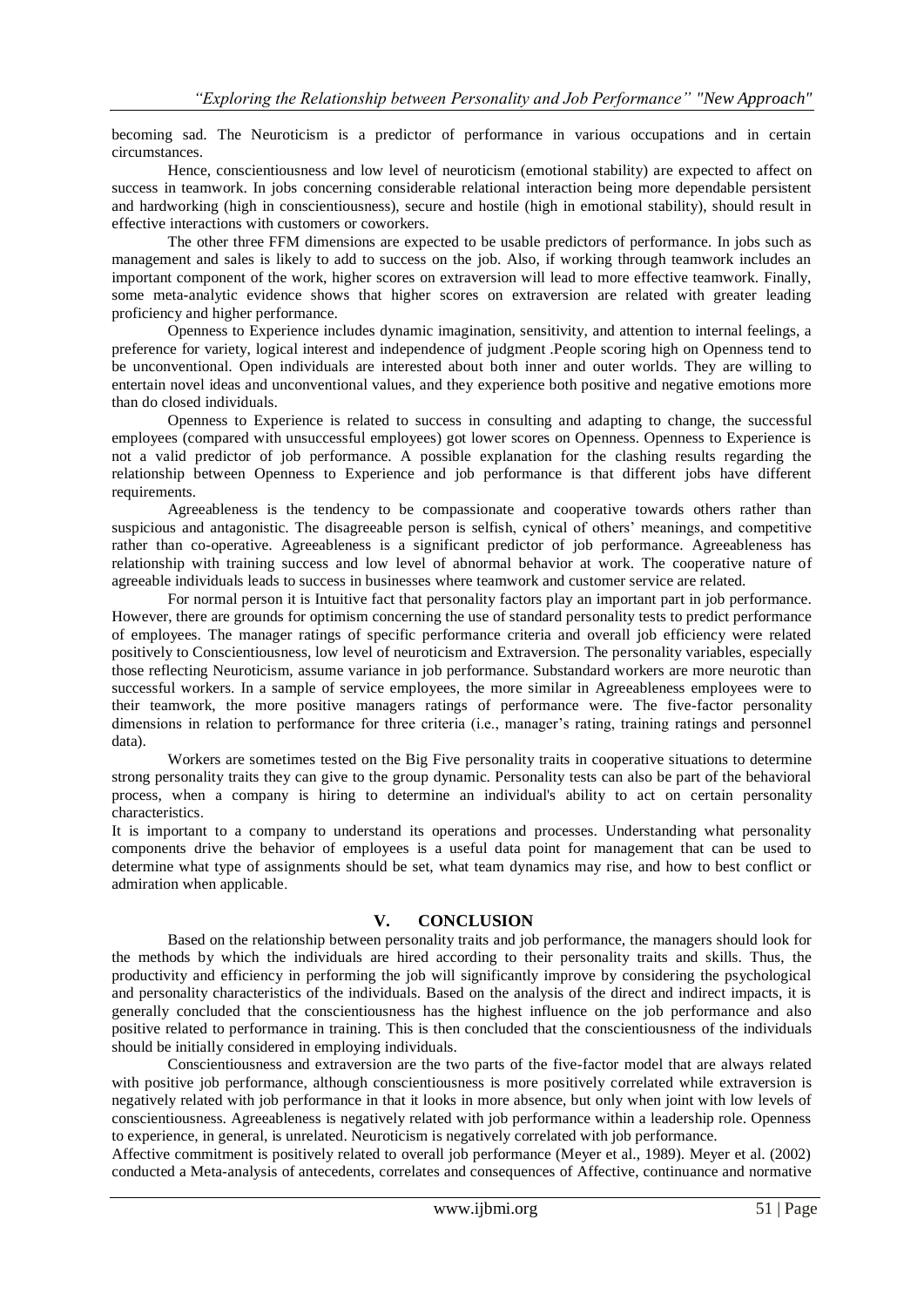commitment and found out that affective commitment is positively related to overall performance. Organizational commitment is positively related to performance overall (Jaramillo, Mulki& Marshall, 2005). Conscientiousness is one of the most consistent personality predictors of job performance (Barrick& Mount, 1991; Barrick, Mount & Judge, 2001). Therefore it is argued that affective commitment will mediate the relationship between conscientiousness and job performance.

Personality and Job performance measured in the five-factor model. The relation between job performance and the five factors is more a value of the social aspects of the place of work than of ability. Research indicates that cognitive ability is more powerfully connected with task performance than any of the five factors are connected with task performance. The five factors are strongly correlated with cooperating with others the overall place of work experience, which are key components of long-term job success. Existence absent from work or working as a team are correlates of personality that directly affect whether one will succeed in the workplace, and they are strongly correlated with the Big Five and not with cognitive ability.

Cognitive ability let an employee to complete his job, but the ability to work with others and to stay motivated for his personality. The five-factor model can use to predict workplace performance. Personality is an essential respect for employers seeking quality employees.

#### **REFERENCE**

- [1]. Allport, G.W. (1937), **Personality**: A Psychological Interpretation. New York: Holt, Rinehart & Winston.
- [2]. Allport, G..W. (1974).**The Psychology of Participation**. Psychological Review, 52,117-132
- [3]. Barrick, M. R., & Mount, M. K. (1991). **The Big Five personality dimensions and job performance**: A meta-analysis. Personnel Psychology, 44, 1-26.
- [4]. Barrick, M. R., & Mount, M. K. (1995).**Effects of impression management and self-deception on the predictive validity of personality constructs**. Journal of Applied Psychology, 81, 261-272.
- [5]. Barrick, M. R., Mount, M. K., & Judge, T. A. (2001). **Personality and performance at the beginning of the new millennium**: What do we know and where do we go next? International Journal of Selection and Assessment, 9, 9-30.
- [6]. Bartneck, C.Van der Hoek, M. ;Mubin, O. ; Al Mahmud, A. Dept. of Ind. Design, Eindhoven Univ. of Technol., Eindhoven, Netherlands. Retrieved 6 February 2013.
- [7]. Behzad, Y. (2004). **A study of effective factors in the lack of enthusiasm for using graduate student of educational administration as school principals**, Quarterly journal educational administration, 37-40, pp 235-241
- [8]. Blink, 2015; http://blink.ucsd.edu/HR/supervising/succession/dimensions.html
- [9]. Borman, W. C., &Motowidlo, S. J. (1993).**Expanding the criterion domain to include elements of contextual performance**.In N. Schmitt & W. C. Borman (Eds.), Personnel selection in organizations (pp. 71-98). San Francisco: Jossey-Bass.
- [10]. Borman, W. C., &Motowidlo, S. J. (1997). Task **performance and contextual performance**: The meaning for personnel selection research. Human Performance, 10, 99-109.
- [11]. Boshoff, C. & Arnolds, C. (1995).**Some antecedents of employee commitment and their influence on job performance**. South African Journal of Business Management, 26 (4), 125-135.
- [12]. Busatoa, V.; Prinsb, F.; Elshouta, J.; Hamaker, C. (1998**). "The relation between learning styles, the Big Five personality traits**  and achievement motivation in higher education". Personality and Individual Differences, 26(1), 129 $\tilde{a}$ e<sup> $(140.$ http://personality-</sup> [testing.info/tests/BIG5.php](http://personality-testing.info/tests/BIG5.php)
- [13]. Business dictionary, 2016 WebFinance In[c.http://www.businessdictionary.com/definition/job-performance.html](http://www.businessdictionary.com/definition/job-performance.html)
- [14]. Campbell, C. H., Ford, P., Rumsey, M. G. and Pulakos, E. D. (1990) **'Development of multiple job performance measures in a representative sample of jobs'**, Personnel Psychology, 43: 277-300.
- [15]. Canadian Research & Development Center of Sciences and Cultures.Retrieved 14 November 2012.<br>[16]. Chan, Y. T. (1996). The Relationships Between Demographic Data, Personality Traits and I
- [16]. Chan, Y. T. (1996). **The Relationships Between Demographic Data, Personality Traits and Intrinsic Motivations, Extrinsic Motivations** - An Empirical Study of the Employees of Data Communication Institute. MA Thesis, Department of Management Science, National Chiao Tung University, Hsinchu.
- [17]. CollierBroderick Management Consultants http://collierbroderick.com/performance-management/10-dimensions-of-performance/<br>[18]. Costa, P.T. & McCrae, R.R. (1988). Personality in adulthood: A six-vear longitudinal stud
- [18]. Costa, P.T. & McCrae, R.R. (1988). **Personality in adulthood**: A six-year longitudinal study of self-reports and spouse ratings on the NEO Personality Inventory. Journal of Personality and Social Psychology, 54, 853-863.
- 
- [19]. Costa, P. T., & McCrae, R. R. (1992). Neo PI-R professional manual. Odessa, FL: Psychological. [20]. Collins.J. (2000). Level 5: Leadership the triumph of humility and Fierce resolve, Harward Bu
- [20]. Collins.J. (2000).Level 5: **Leadership the triumph of humility and Fierce resolve**, Harward Business Review, 47, 4. [21]. DeYoung, C. G., Peterson, J. B., & Higgins, D. M. (2002). **Higher-order factors of the Big Five predict conformity**: Are there neuroses of health? Personality and Individual Differences, 33, 533–552.
- [22]. Digman, J.M. (1989). **Five robust trait dimensions: Development, stability, and utility**. Journal of Personality, 57, 195-214.
- [23]. Fiske, S. T.; Gilbert, D. T.; Lindzey, G. (2009).**Handbook of Social Psychology**. Hoboken, NJ: Wiley.
- [24]. Goldberg, L.R. (1990). **An alternative "description of personality"**: The big five factor structure. Journal of Personality and Social Psychology, 59, 1216-1229.
- [25]. Guion, R.M. &Gottier, R.F. (1965). **Validity of personality measures in personnel selection**. Personnel Psychology, 18, 135-164. [26]. Gurr, D. Drysdal, L. and Mulford, B. (2005). Successful principal leadership: Aus
- [26]. Gurr, D. Drysdal, L. and Mulford, B. (2005). **Successful principal leadership**: Australian case studies, Journal Educational Administration, 43, 6, P. 539.
- [27]. Jason Gillikin, studio, fast life 2016[, http://smallbusiness.chron.com/](http://smallbusiness.chron.com/)
- [28]. Jex, S.M. (2002) **Organizational Psychology**: A Scientist-Practitioner Approach. John Wiley & Sons, New York
- [29]. Hackman, J. & Oldham, G. (1980). Work redesign. Reading, MA: Addison-Wesley.
- [30]. Halden, R. O. (1995). **Unit manger characteristics, employee behaviors and attitude and unit effectiveness darning retrenchment**, A thesis of Ph.D. the University of North Carolina at Chapel Hill. P: 613
- [31]. Hogan, R., Hogan, J. & Roberts, B.W. (1996). **Personality measurement and employment decisions**: Questions and Answers. American Psychologist, 51, 469-477.
- [32]. Hogan, R. (1998), **What is Personality Psychology**? Psychological Inquiry Commentaries.p1-5.
- House, R.J., Shane, S.A., &Herold, D.M. (1996).Rumours of the death of dispositional research are vastly exaggerated. Academy of Management Review, 21, 203-224.